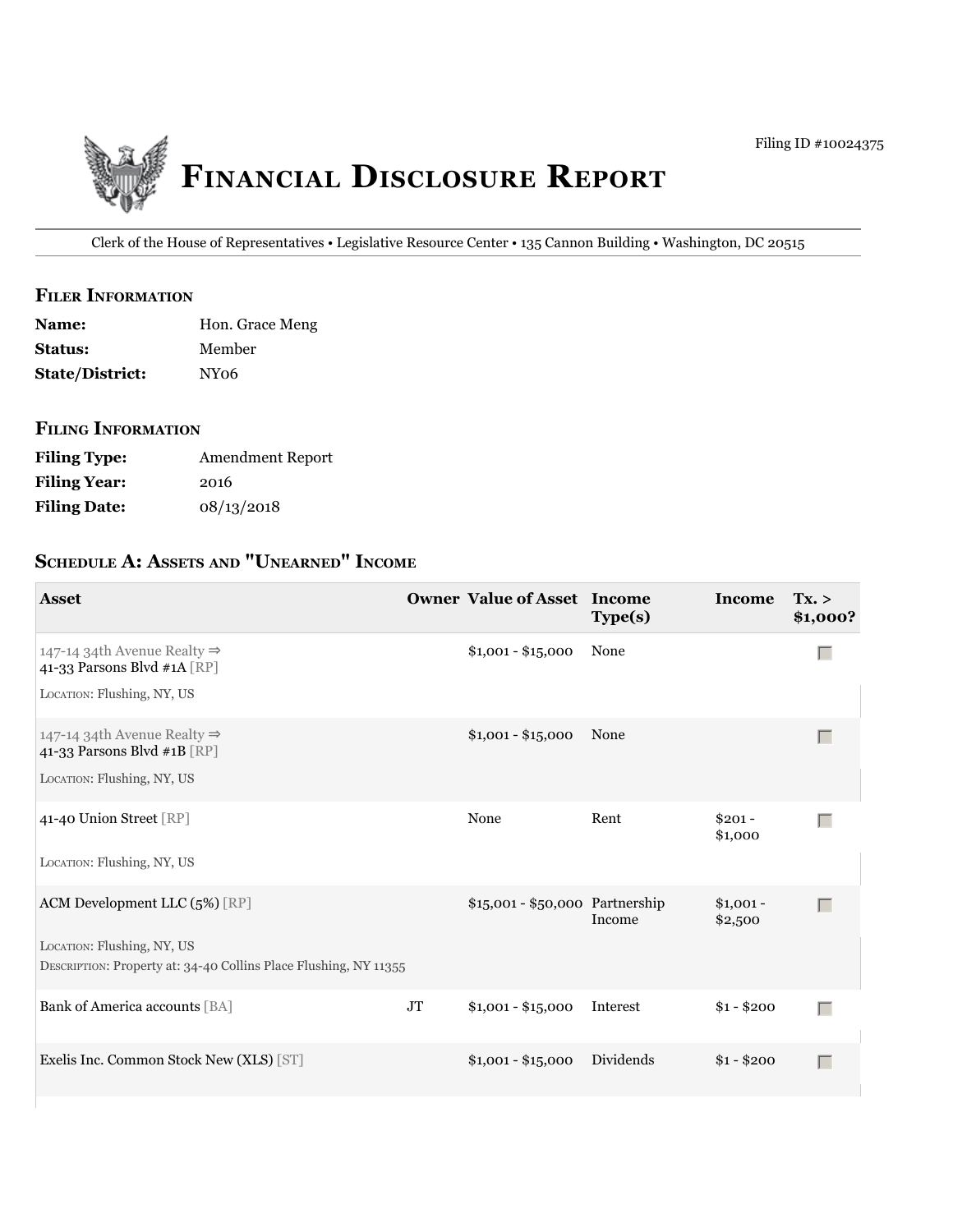| <b>Asset</b>                                                                                                   |                     | <b>Owner Value of Asset Income</b> | Type(s)      | Income      | Tx. ><br>\$1,000? |
|----------------------------------------------------------------------------------------------------------------|---------------------|------------------------------------|--------------|-------------|-------------------|
| General Electric Company (GE) [ST]                                                                             | SP                  | $$1,001 - $15,000$                 | Dividends    | $$1 - $200$ |                   |
| Intel Corporation (INTC) [ST]                                                                                  | $\rm SP$            | $$1,001 - $15,000$                 | Dividends    | $$1 - $200$ | Г                 |
| John Hancock Life Insurance Limited Payment Whole<br>Life [WU]                                                 |                     | $$1,001 - $15,000$                 | Tax-Deferred |             |                   |
| Johnson & Johnson (JNJ) [ST]                                                                                   | $\rm SP$            | $$1,001 - $15,000$                 | Dividends    | $$1 - $200$ | П                 |
| MetLife IRA-BlackRock Energy & Resources Portfolio<br>[IH]                                                     |                     | $$1,001 - $15,000$                 | Tax-Deferred |             | $\Box$            |
| $NY$ 529 (DC1) $\Rightarrow$<br>NY 529 Vanguard Plan (DC1) Aggressive Growth Portfolio<br>[5P]<br>LOCATION: NY | $_{\rm DC}$         | $$50,001 -$<br>\$100,000           | Tax-Deferred |             | $\Box$            |
| $NY$ 529 (DC1) $\Rightarrow$<br>NY 529 Vanguard Plan (DC1) MidCap Stock Index<br>Portfolio [5P]                | DC                  | $$1,001 - $15,000$                 | Tax-Deferred |             | $\Box$            |
| LOCATION: NY                                                                                                   |                     |                                    |              |             |                   |
| $NY$ 529 (DC2) $\Rightarrow$<br>NY 529 Vanguard Plan (DC2) Aggressive Growth Portfolio<br>[5P]<br>LOCATION: NY | $\operatorname{DC}$ | $$50,001 -$<br>\$100,000           | Tax-Deferred |             | $\Box$            |
|                                                                                                                |                     |                                    |              |             |                   |
| $NY$ 529 (DC2) $\Rightarrow$<br>NY 529 Vanguard Plan (DC2) MidCap Stock Index<br>Portfolio [5P]                | $_{\rm DC}$         | $$1,001 - $15,000$                 | Tax-Deferred |             | Г                 |
| LOCATION: NY                                                                                                   |                     |                                    |              |             |                   |
| NY Life Insurance Company - Whole Life [WU]                                                                    |                     | $$1,001 - $15,000$                 | Tax-Deferred |             | Г                 |
| Procter & Gamble Company (PG) [ST]                                                                             | ${\rm SP}$          | $$1,001 - $15,000$                 | Dividends    | $$1 - $200$ | Г                 |
| Prudential IRA $\Rightarrow$<br>Prudential Jennison Equity Income Class A Fund [IH]                            |                     | $$1,001 - $15,000$                 | Tax-Deferred |             | Г                 |
| Prudential IRA $\Rightarrow$<br>Prudential QMA International Equity Class A Fund [IH]                          |                     | $$1,001 - $15,000$                 | Tax-Deferred |             | $\Box$            |
| Prudential Roth IRA $\Rightarrow$                                                                              |                     | $$1,001 - $15,000$                 | Tax-Deferred |             |                   |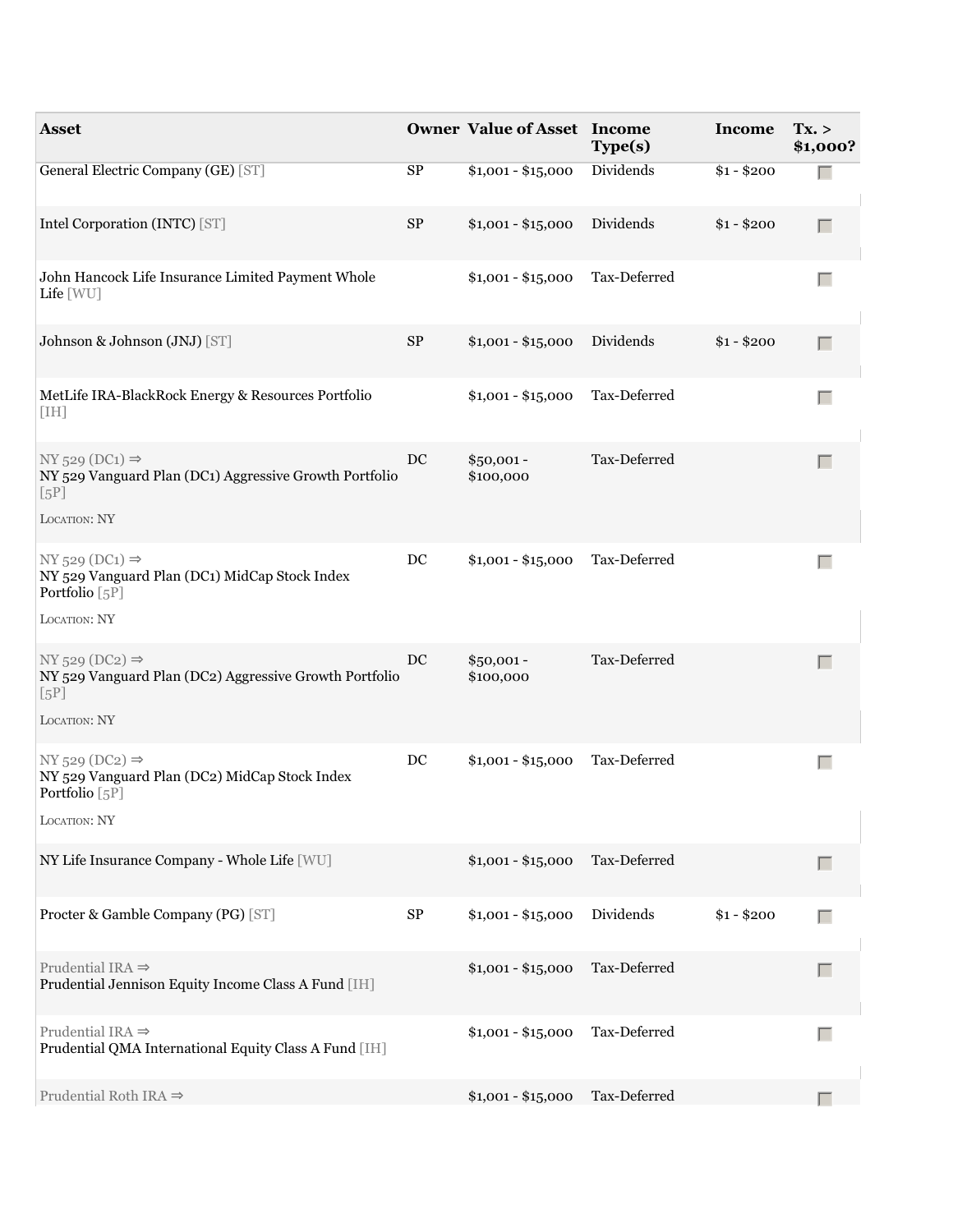| <b>Asset</b>                                                                                                                                        |    | <b>Owner Value of Asset Income</b> | Type(s)      | Income Tx. > | \$1,000? |
|-----------------------------------------------------------------------------------------------------------------------------------------------------|----|------------------------------------|--------------|--------------|----------|
| Invesco Van Kampen Value Opportunities Fund [IH]                                                                                                    |    |                                    |              |              |          |
| Prudential Roth IRA $\Rightarrow$<br>Prudential Jennison Health Sciences Fund [IH]                                                                  |    | $$1,001 - $15,000$                 | Tax-Deferred |              | П        |
| SPDR S&P Dividend ETF (SDY) [EF]                                                                                                                    | SP | $$1,001 - $15,000$                 | Dividends    | $$1 - $200$  | Г        |
| SPDR Select Sector Fund - Health Care (XLV) [EF]                                                                                                    | SP | $$1,001 - $15,000$                 | Dividends    | $$1 - $200$  | Г        |
| SPDR Select Sector Fund - Technology (XLK) [EF]                                                                                                     | SP | $$1,001 - $15,000$                 | Dividends    | $$1 - $200$  | Г        |
| TD Bank [IH]                                                                                                                                        |    | $$1,001 - $15,000$                 | Interest     | $$1 - $200$  | п        |
| TIAA-CREF Group Supplemental Retirement Annuity $\Rightarrow$ SP<br>CREF Global Equities R3 (QCGLIX) [FN]                                           |    | $$1,001 - $15,000$                 | Tax-Deferred |              | Г        |
| TIAA-CREF Group Supplemental Retirement Annuity $\Rightarrow$ SP<br>CREF Stock R3 (QCSTIX) [FN]                                                     |    | $$1,001 - $15,000$                 | Tax-Deferred |              | $\Box$   |
| TIAA-CREF Group Supplemental Retirement Annuity $\Rightarrow$ SP<br><b>TIAA Real Estate [FN]</b>                                                    |    | $$1,001 - $15,000$                 | Tax-Deferred |              | Г        |
| TIAA-CREF Group Supplemental Retirement Annuity $\Rightarrow$ SP<br>TIAA-CREF International Equity Index Fund -<br>Institutional Class (TCIEX) [FN] |    | $$1,001 - $15,000$                 | Tax-Deferred |              | $\Box$   |
| TIAA-CREF Group Supplemental Retirement Annuity $\Rightarrow$ SP<br>TIAA-CREF Large-Cap Value Index Fund - Institutional<br>Class (TILVX) [FN]      |    | $$1,001 - $15,000$                 | Tax-Deferred |              | Г        |
| TIAA-CREF Group Supplemental Retirement Annuity $\Rightarrow$<br>TIAA-CREF Mid-Cap Value Fund - Institutional Class<br>(TIMVX) [FN]                 | SP | $$1,001 - $15,000$                 | Tax-Deferred |              | Г        |
| TIAA-CREF Group Supplemental Retirement Annuity $\Rightarrow$ SP<br>TIAA-CREF Small-Cap Blend Index Fund - Institutional<br>Class (TISBX) [FN]      |    | $$1,001 - $15,000$                 | Tax-Deferred |              | Г        |
| TIAA-CREF Retirement Annuity - TIAA Real Estate ⇒<br>CREF Global Equities R3 (QCGLIX) [FN]                                                          | SP | $$1,001 - $15,000$                 | Tax-Deferred |              | Г        |
| TIAA-CREF Retirement Annuity - TIAA Real Estate ⇒<br>CREF Growth R3 (QCGRIX) [FN]                                                                   | SP | $$1,001 - $15,000$                 | Tax-Deferred |              | $\Box$   |
|                                                                                                                                                     |    |                                    |              |              |          |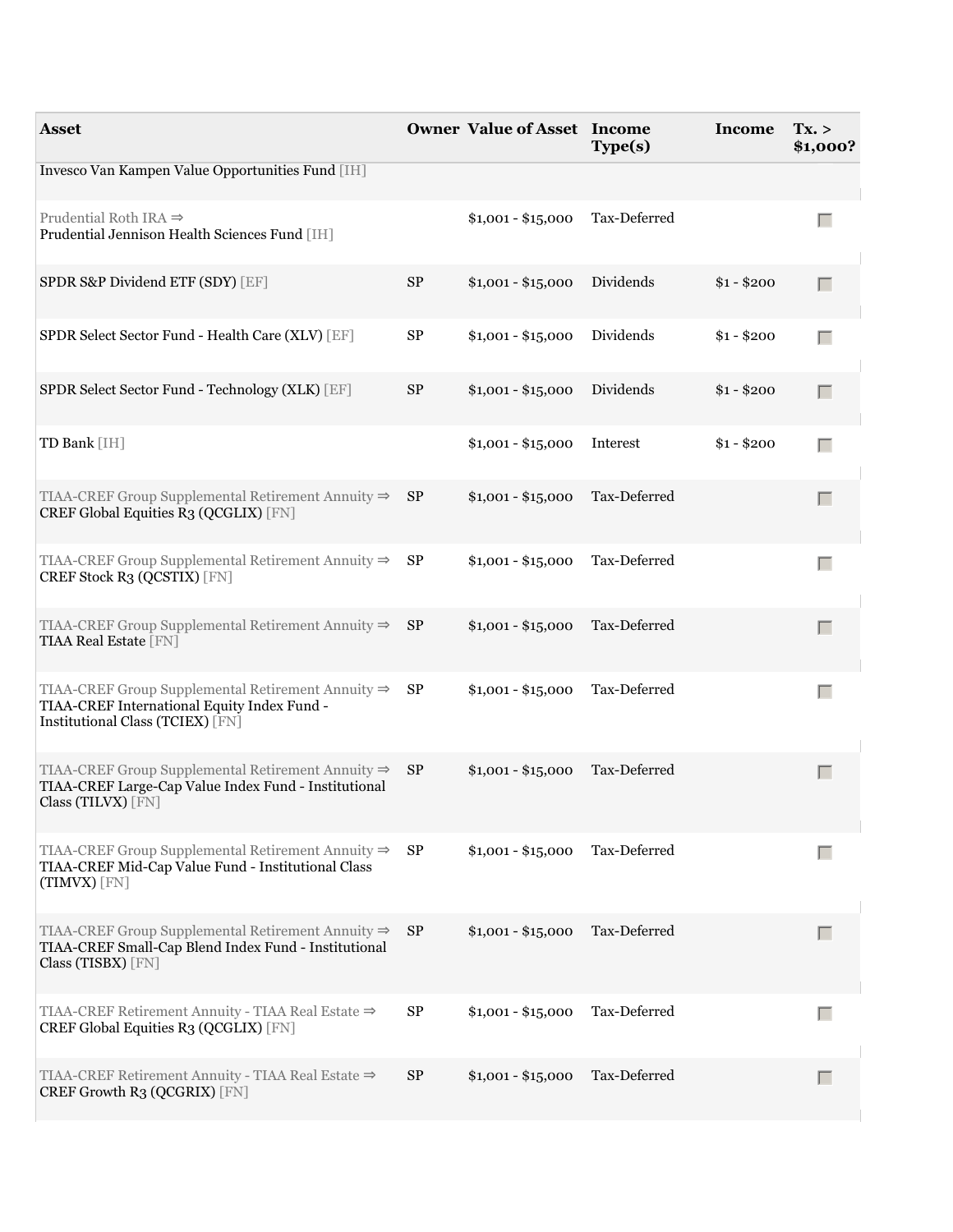| <b>Asset</b>                                                                                                                         |            | <b>Owner Value of Asset Income</b> | Type(s)               | Income Tx. > | \$1,000? |
|--------------------------------------------------------------------------------------------------------------------------------------|------------|------------------------------------|-----------------------|--------------|----------|
| TIAA-CREF Retirement Annuity - TIAA Real Estate ⇒<br>CREF Stock R3 (QCSTIX) [FN]                                                     | SP         | $$1,001 - $15,000$                 | Tax-Deferred          |              | $\Box$   |
| TIAA-CREF Retirement Annuity - TIAA Real Estate ⇒<br>TIAA-CREF International Equity Index Fund -<br>Institutional Class (TCIEX) [FN] | SP         | $$1,001 - $15,000$                 | Tax-Deferred          |              | Г        |
| TIAA-CREF Retirement Annuity - TIAA Real Estate ⇒<br>TIAA-CREF Large-Cap Value Index Fund - Institutional<br>Class (TILVX) [FN]      | SP         | $$1,001 - $15,000$                 | Tax-Deferred          |              | Г        |
| TIAA-CREF Retirement Annuity - TIAA Real Estate ⇒<br>TIAA-CREF Mid-Cap Value Fund - Institutional Class<br>(TIMVX) [FN]              | SP         | $$1,001 - $15,000$                 | Tax-Deferred          |              | Г        |
| TIAA-CREF Retirement Annuity - TIAA Real Estate [FN]                                                                                 | SP         | $$50,001 -$<br>\$100,000           | Tax-Deferred          |              | $\Box$   |
| TIAA-CREF Retirement Annuity - TIAA Real Estate ⇒<br>TIAA-CREF Small-Cap Blend Index Fund - Institutional<br>Class (TISBX) [FN]      | SP         | $$1,001 - $15,000$                 | Tax-Deferred          |              | Г        |
| Vanguard $403b \Rightarrow$<br>Vanguard Total Bond Market Index Fund [MF]                                                            | $\rm SP$   | \$15,001 - \$50,000 Tax-Deferred   |                       |              | $\Box$   |
| Vanguard $403b \Rightarrow$<br>Vanguard Total International Stock Index Fund [MF]                                                    | ${\rm SP}$ | \$15,001 - \$50,000 Tax-Deferred   |                       |              | Г        |
| Vanguard $403b \Rightarrow$<br>Vanguard Total Stock Market Index Fund [MF]                                                           | SP         | $$100,001 -$<br>\$250,000          | Tax-Deferred          |              | $\Box$   |
| Vanguard FTSE Emerging Markets ETF (VWO) [EF]                                                                                        | $\rm SP$   | $$1,001 - $15,000$                 | Dividends             | $$1 - $200$  | Г        |
| Vanguard FTSEEuropean ETF (VGK) [EF]                                                                                                 | ${\rm SP}$ | $$1,001 - $15,000$                 | Dividends             | $$1 - $200$  | $\Box$   |
| Vanguard Large-Cap ETF - DNQ (VV) [ST]                                                                                               | ${\rm SP}$ | $$1,001 - $15,000$                 | Dividends             | $$1 - $200$  | $\Box$   |
| Vanguard Small-Cap ETF - DNQ (VB) [EF]                                                                                               | $\rm SP$   | $$1,001 - $15,000$                 | Dividends             | $$1 - $200$  | $\Box$   |
| Wealth Management LLC (10%) [RP]                                                                                                     |            | $$50,001 -$<br>\$100,000           | Partnership<br>Income | $$1 - $200$  | $\Box$   |
| LOCATION: Flushing, NY, US<br>DESCRIPTION: Property at: 132-15 35th Avenue Flushing, NY 11354                                        |            |                                    |                       |              |          |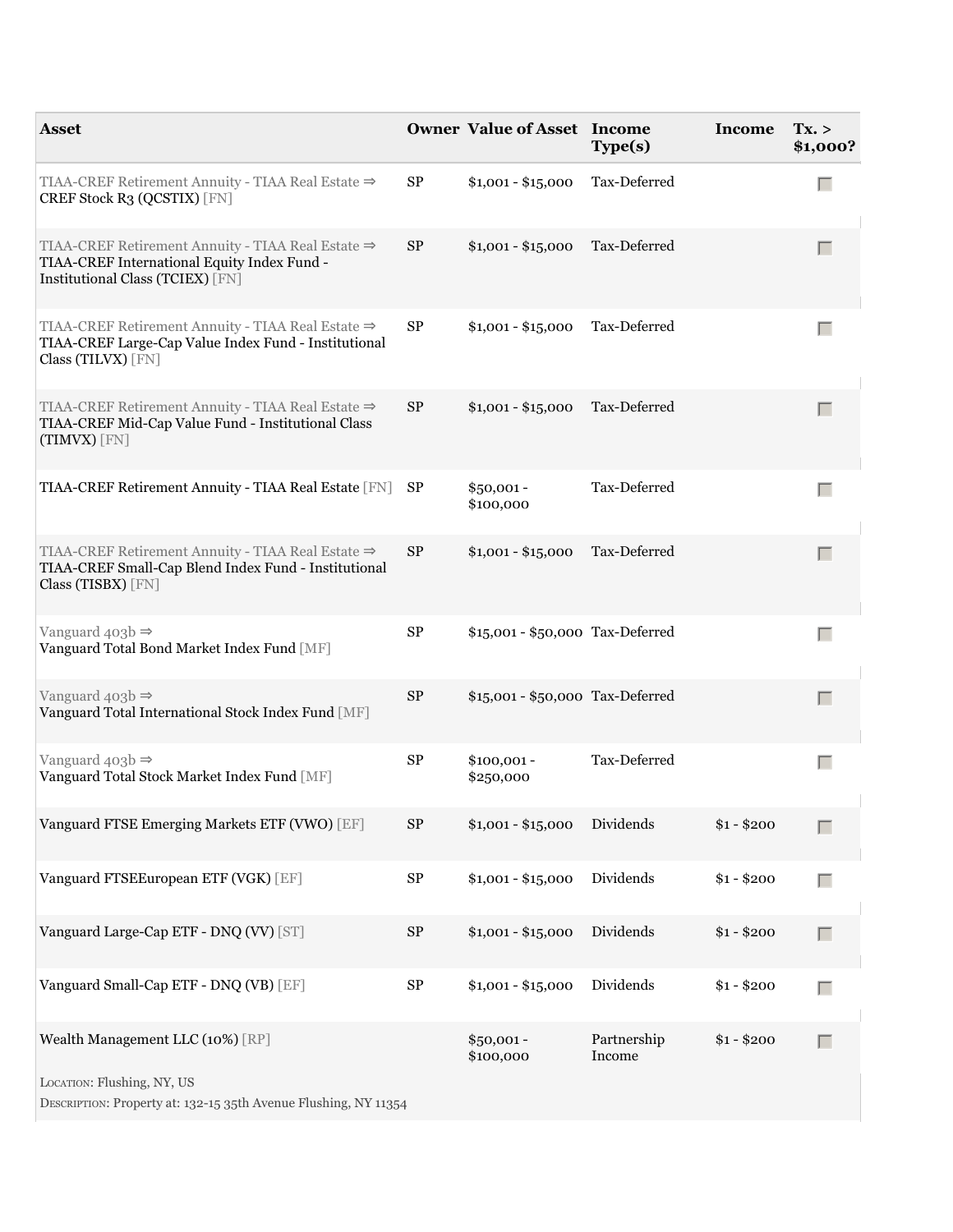| <b>Asset</b> | <b>Owner Value of Asset</b> | Income         | Income | Tx. >    |
|--------------|-----------------------------|----------------|--------|----------|
|              |                             | <b>Type(s)</b> |        | \$1,000? |

\* Asset class details available at the bottom of this form. For the complete list of asset type abbreviations, please visit [https://fd.house.gov/reference/asset-type-codes.aspx.](https://fd.house.gov/reference/asset-type-codes.aspx)

## **SCHEDULE B: TRANSACTIONS**

None disclosed.

## **ScheDule c: earneD income**

| <b>Source</b>                                      | <b>Type</b>       | <b>Amount</b> |
|----------------------------------------------------|-------------------|---------------|
| New York University                                | spouse salary     | N/A           |
| Wayne Kye, DDS                                     | spouse salary     | N/A           |
| American Board of Periodontology                   | spouse honorarium | \$1,200.00    |
| <b>Commission on Dental Competency Assessments</b> | spouse honorarium | \$1,800.00    |
| New York State Department of Education             | spouse honorarium | \$300.00      |

## **ScheDule D: liaBilitieS**

|           | <b>Owner Creditor</b> | Date Incurred Type |                                    | <b>Amount of</b><br>Liability |
|-----------|-----------------------|--------------------|------------------------------------|-------------------------------|
| <b>JT</b> | Bank of America, N.A. | October 2006       | Mortgage on primary residence      | $$100,001 -$<br>\$250,000     |
| <b>SP</b> | Navient               | November 2004      | Student loan                       | $$100,001 -$<br>\$250,000     |
| <b>JT</b> | Bank of America, N.A. | May 2014           | Home equity line of credit (HELOC) | $$250,001 -$<br>\$500,000     |

## **ScheDule e: PoSitionS**

| <b>Position</b>           | <b>Name of Organization</b>               |
|---------------------------|-------------------------------------------|
| <b>Board of Directors</b> | University of Michigan Alumni Association |
| Secretary, Treasurer      | <b>Greater Purpose Foundation</b>         |

## **ScheDule f: agreementS**

None disclosed.

## **SCHEDULE G: GIFTS**